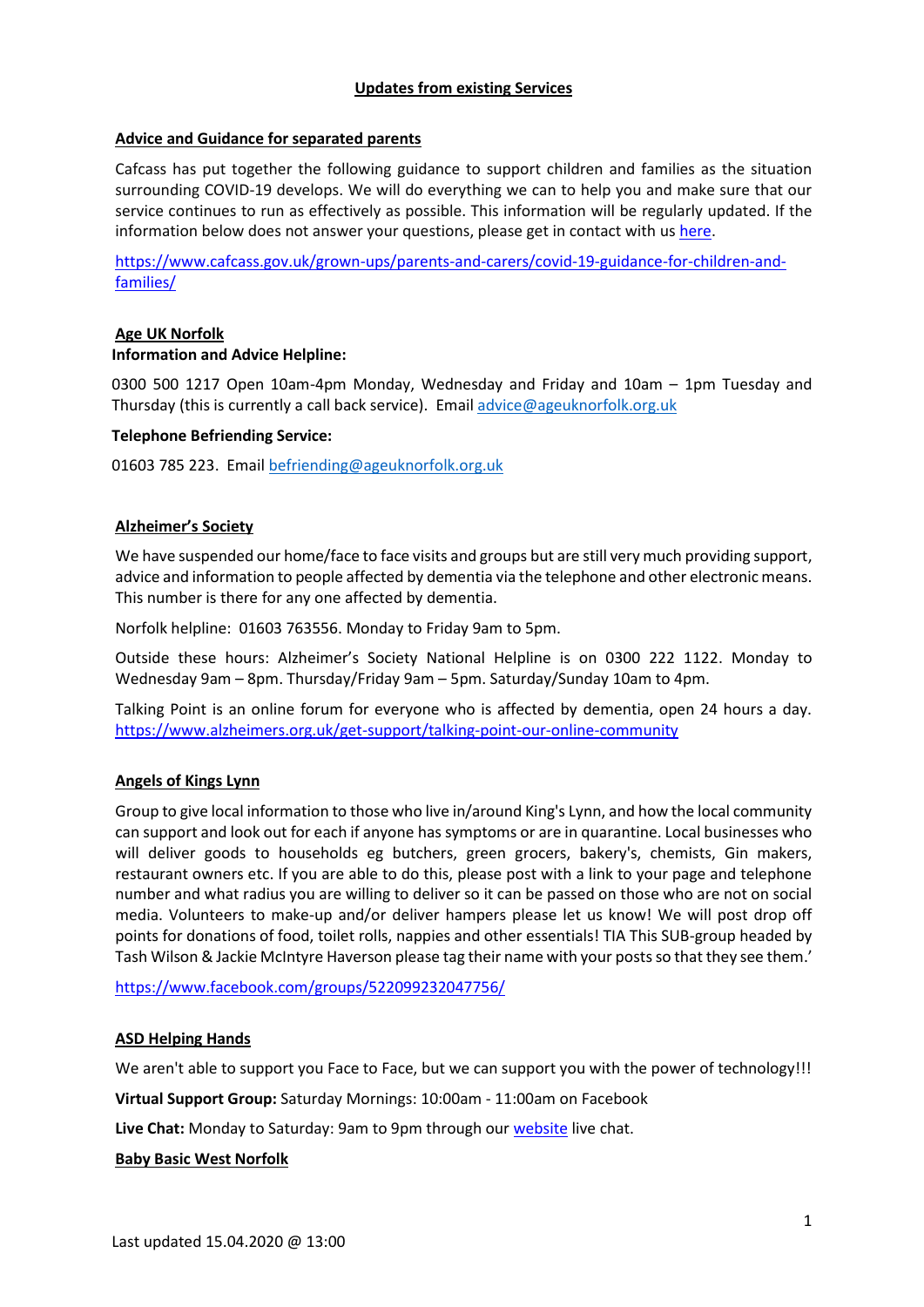Baby Basics West Norfolk support for referrals is continuing as normal, so please do keep your referrals coming in and we will work in the same way to support you all and ensure no mums in need go without. Please note:

- our drop-off points are still open,
- we are unable to accept **any** second-hand items of donations including clothing/ bedding please keep donations until restrictions are lifted.
- Brand new donations of clothing and nappies, wipes, toiletries, maternity pads and breast pads are very welcome.

Professionals can refer mums currently in need of nappies (of any size) or baby wipes who cannot access them. Please ask your professional to contact us and we will pack a bag and leave them in the back of St Nicholas church at Dersingham for the professional to collect (with a name on). This will be of course whilst we have the stock.

## **British Red Cross Mobility Aids**

Revised opening hours for Mobility Aids Service across three outlets in Norfolk.

**Norfolk Coastal Centre Gorleston** - Monday, Wednesday and Friday from 10:00am to 4:00pm We will continue to offer a delivery service on these days too. 01493 663626

**Norwich** – Open three days a week from 10:30 to 4:00pm. Offering a delivery service on Tuesday and Thursday 01603 253403

**Kings Lynn** – Monday, Wednesday and Friday from 10:00am to 4:00pm. 01553 766969 or call 0300456 1914 Option 3

We will continue to review the situation and update you with any future changes.

### **Broadland Housing Association**

Office is closed to the public. For *urgent* enquiries, contact 0303 303 0003 / [www.broadlandgroup.org](file://///norfolk.gov.uk/nccdfs1/CS-FS1/Management/Preparing%20Business/Officer%20Representation/Directorate%20Share/EXECUTIVE%20SUPPORT/Deborah%20Jones/Brooke,%20Amy/COVID19/V3%20Resource/Partner%20Support%20Pack/www.broadlandgroup.org)

To speak with me directly, please email or call 01603 750135 during the following times: **Tue**: 9am - 3.30pm **Wed**: 9am - 2.30pm **Thur**: 9am - 2.30pm Helen Brodowski, Neighbourhood Officer. [helen.brodowski@broadlandgroup.org](mailto:helen.brodowski@broadlandgroup.org)

# **Carers Matter**

Open for carers (both adult and young carers) to access and still receiving referrals. Delivers a free 7 day a week Advice Line, 1:1 support, Counselling, Education & Training and Carers Voice to adult carers supporting someone in Norfolk.

In response to COVID19 we are increasing the number of carers we contact directly and the frequency and channels by which we contact them. Carers who already have access will be offered regular calls during this time. Also identifying/contacting carers who look after 'at risk' groups and those more 'at risk' themselves. For further details, please read the full [Service Delivery Update for CMN Adult](https://www.voluntarynorfolk.org.uk/wp-content/uploads/2020/03/Service-Delivery-Update-for-CMN-Adult-Public-COVID-19.pdf)  [Carers during COVID-19.](https://www.voluntarynorfolk.org.uk/wp-content/uploads/2020/03/Service-Delivery-Update-for-CMN-Adult-Public-COVID-19.pdf)

For regular updates, please follow Carers Matter Norfolk on [Facebook](https://www.facebook.com/CarersMatterNorfolk) and [Twitter](https://twitter.com/CarersMatterNfk) and visit the [Carers](https://carersmatternorfolk.org.uk/)  [Matter Norfolk](https://carersmatternorfolk.org.uk/) website or call the Advice Line on 0800 083 1148.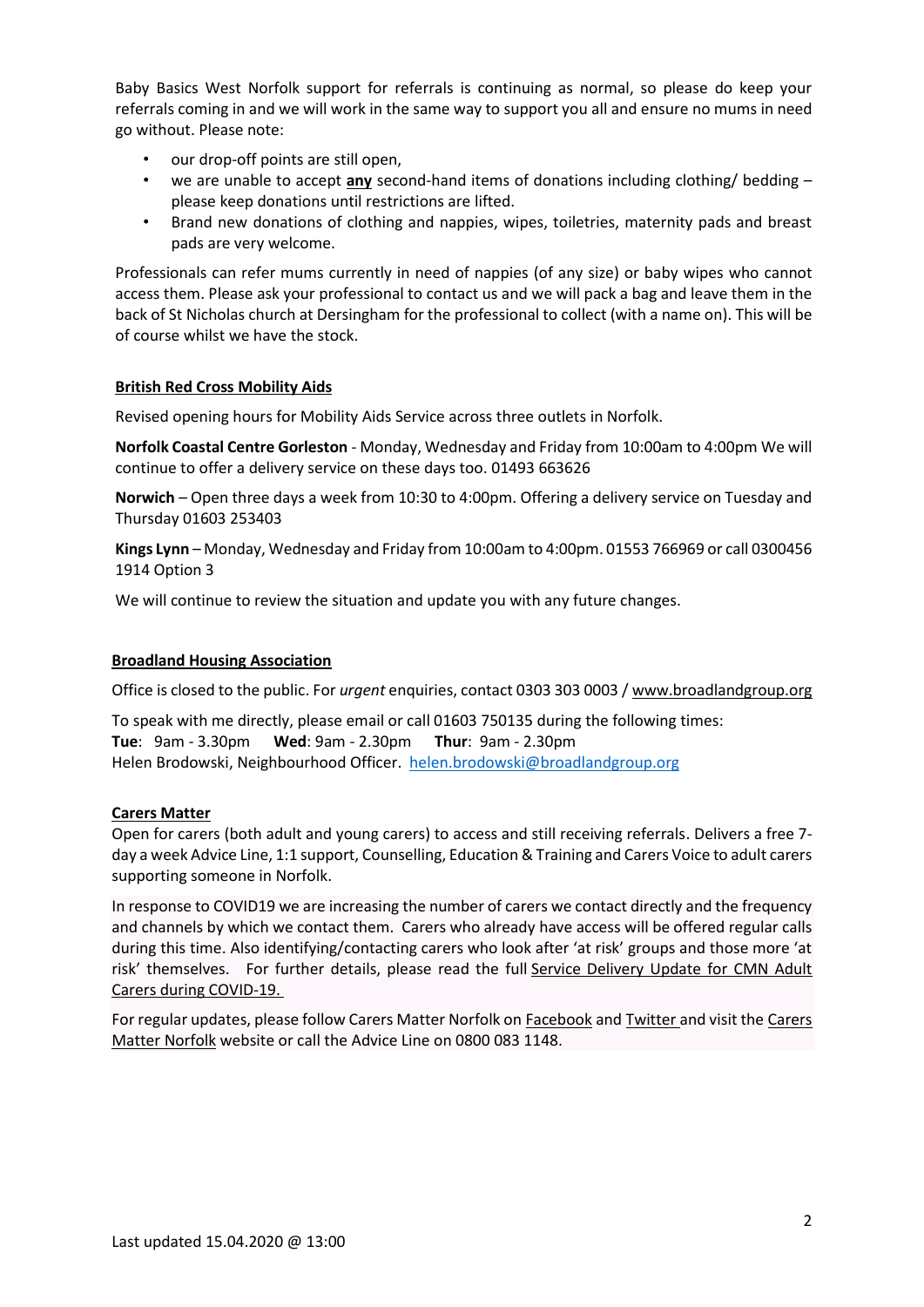### **Community Support Service - Homegroup**

Supports customer to prevent homelessness. Open for referrals. Currently all colleagues are working at home and contacting customers by phone but if you do have a customer with a housing concern please emai[l Tracey.Baker@homegroup.org.uk.](mailto:Tracey.Baker@homegroup.org.uk)

### **Coordinated Crisis Support Programme**

Here's a brief update on the Coordinated Crisis Support programme in Norfolk:

*The CCS team are seeking to support local partners to respond to CV-19 over the coming weeks. If any VCS organisations supporting those in financial crisis are struggling to deliver or changing their offer in response to the pandemic, we are keen to engage with a view to supporting with resource wherever we can.* 

Please do encourage people to contact Julia with any queries or ideas.

Julia David CCS Programmer Officer

[Julia.David@childrenssociety.org.uk](mailto:Julia.David@childrenssociety.org.uk) [ccs@childrenssociety.org.uk](mailto:ccs@childrenssociety.org.uk) 07710396073

**Dawn's New Horizon** are still supporting victims of domestic abuse, from the phone, emails, Facebook etc. They are doing food parcels to help people suffering from domestic abuse and families who have fled abuse.

Tel: 0844 884 3140 or Email[: dawnsnewhorizon@yahoo.com](mailto:dawnsnewhorizon@yahoo.com)

### **Downham Market & Surrounding Area -Mutual Aid Covid-19**

If you are unable to leave your home because of C-19 and need help we are here for you. We're a group of local residents supporting the community we lie in and to ensure nobody is left isolated or without support. We don't ask for anything in return we just believe in helping each other in a time of difficulty. We're your Local neighbours and not a professional body. If you need support, we can offer help within reason in ways we can also stay safe: arranging deliveries, picking up shopping and medication, a friendly phone call, topping up electric or gas key, posting mail, urgent supplies etc.

Call or text 07943 682216 or visit our Facebook page:

[www.facebook.com/Covid-19mutalaidfordownhammarket](http://www.facebook.com/Covid-19mutalaidfordownhammarket)

If you wish to volunteer, please message or email [downhammarketmutualaid@gmail.com](mailto:downhammarketmutualaid@gmail.com)

Please leave the phone line clear for people who need help.

### **Early Childhood & Family Service (ECFS)**

Our bases in West Norfolk are now unmanned. We are looking at alternate ways of providing information digitally including video clips. At present, the ECFS bases will remain open but with minimal numbers of staff.

We would really value working together with you during this period to co-ordinate our response to supporting families. Please feel welcome to contact us with your suggestions about the best way that we can keep in touch with you and co-ordinate support to families. To safely minimize the number of contacts families are having with professionals, whilst ensuring that they receive a good level of support, it would be helpful if we could co-ordinate our resources around home visiting.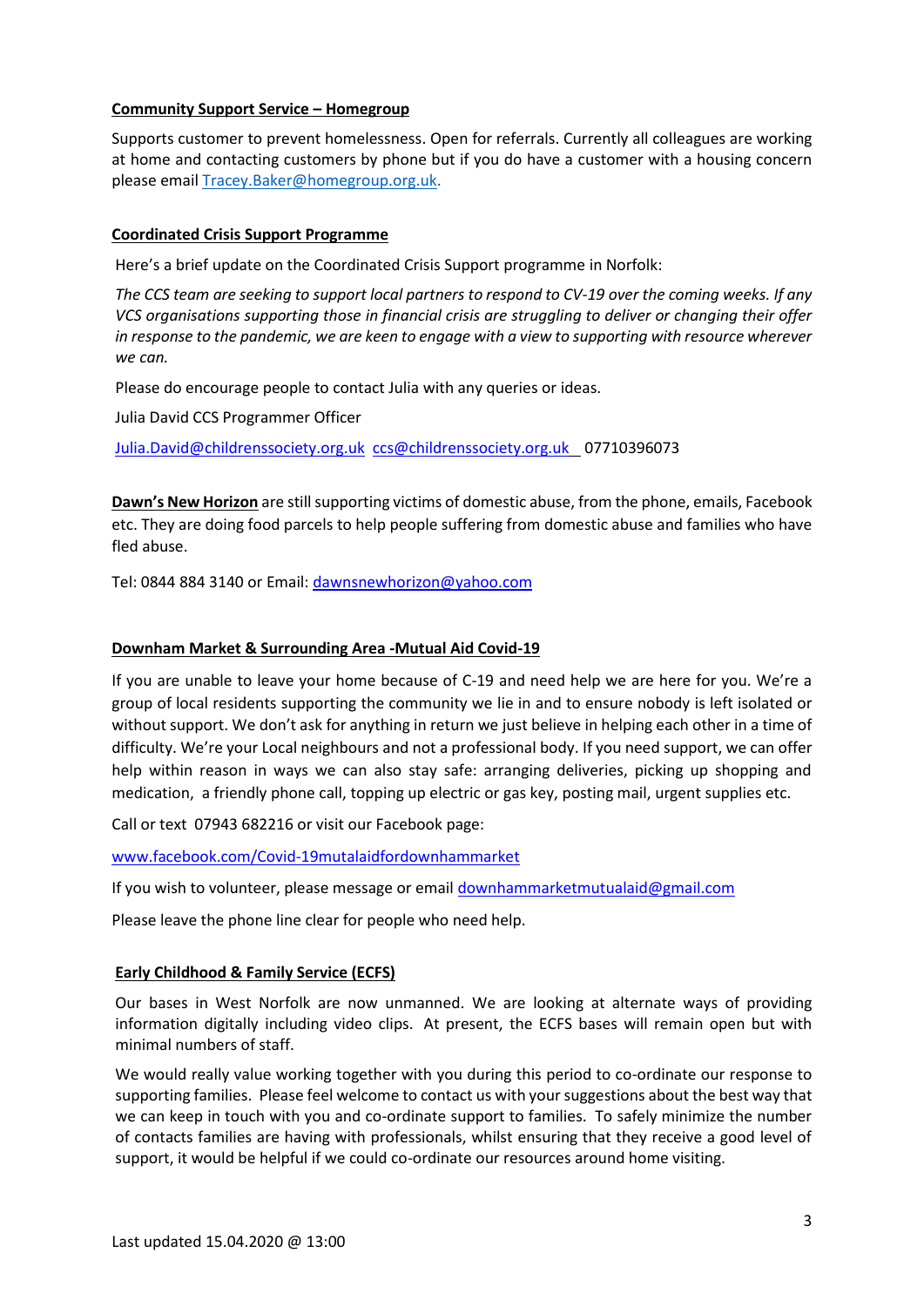If families need support or if they are in financial hardship due to Coronavirus, please refer them to ECFS as normal or ask the family to visit ou[r website](https://www.norfolk.gov.uk/children-and-families/early-childhood-and-family-service) and use the 'Green Button' to contact us, or email [ecfs-families@actionforchildren.org.uk,](mailto:ecfs-families@actionforchildren.org.uk) or ring 0344 800 8020 to speak to one of our team.

## **District Councils**

Looking for information in the district you work/live in, in relation to Coronavirus? Don't forget your district council website, which includes lots of resources.

Norwich city council<https://www.norwich.gov.uk/coronavirus>

North Norfolk district counci[l https://www.north-norfolk.gov.uk/tasks/projects/coronavirus/](https://www.north-norfolk.gov.uk/tasks/projects/coronavirus/)

Great Yarmouth Council<https://www.great-yarmouth.gov.uk/coronavirus>

South Norfolk Council<https://www.south-norfolk.gov.uk/residents/communities/coronavirus>

Breckland District Council<https://www.breckland.gov.uk/service-updates>

Broadland District Counci[l https://www.broadland.gov.uk/coronavirus](https://www.broadland.gov.uk/coronavirus) 

West Norfolk and King's Lynn District Council <https://www.west-norfolk.gov.uk/coronavirus>

## **Easy Read Coronavirus Resources**

Here are some helpful general resources about coronavirus (covid-19) which have been produced to support people with a learning disability and their families and carers – please share as appropriate:

- Latest [Public Health England \(PHE\) guidance](https://assets.publishing.service.gov.uk/government/uploads/system/uploads/attachment_data/file/874281/COVID-19_easy_read.pdf)
- [Hand Washing Rap Video](https://vimeo.com/134952598) guide to handwashing from the Purple All Stars
- [Easy Read information](http://bit.ly/coronavirus-poster-1) from Photosymbols

### **FamilyLine**

A free helpline to all family members over the age of 18 across England and Wales (those under 18 will be referred to the relevant services required). Provides Helpline, Befriending and Counselling support via telephone, email and test message.

Monday to Friday – 9am to 3pm and then 6pm to 9pm. (Text crisis line will operate outside of these times including weekends and Bank Holidays).

**Contact:** 0808 802 6666

**Text:** 07537 404 282

**Email/web:** [familyline@family-action.org.uk](mailto:familyline@family-action.org.uk) [www.family-action.org.uk/familyline](http://www.family-action.org.uk/familyline)

**Forward Day Centre, Kings Lynn** is closed. Email [Steve.fuller@forwarddc.org.uk](mailto:Steve.fuller@forwarddc.org.uk) to set up contact for anyone who regularly used the centre, although they are contacting those whose details they have.

### **GamCare -** support for people affected by gambling-related harm – [www.gamcare.org.uk](http://www.gamcare.org.uk/)

In light of recent developments, we understand that many of our partner agencies and service users will be worried and concerned about COVID-19 (Coronavirus). We appreciate that these are unusual times and, for some people, coping with the stress of this situation and self-isolation may increase urges to gamble. Please be assured that our services are still OPEN, and we continue to offer both telephone support and online services.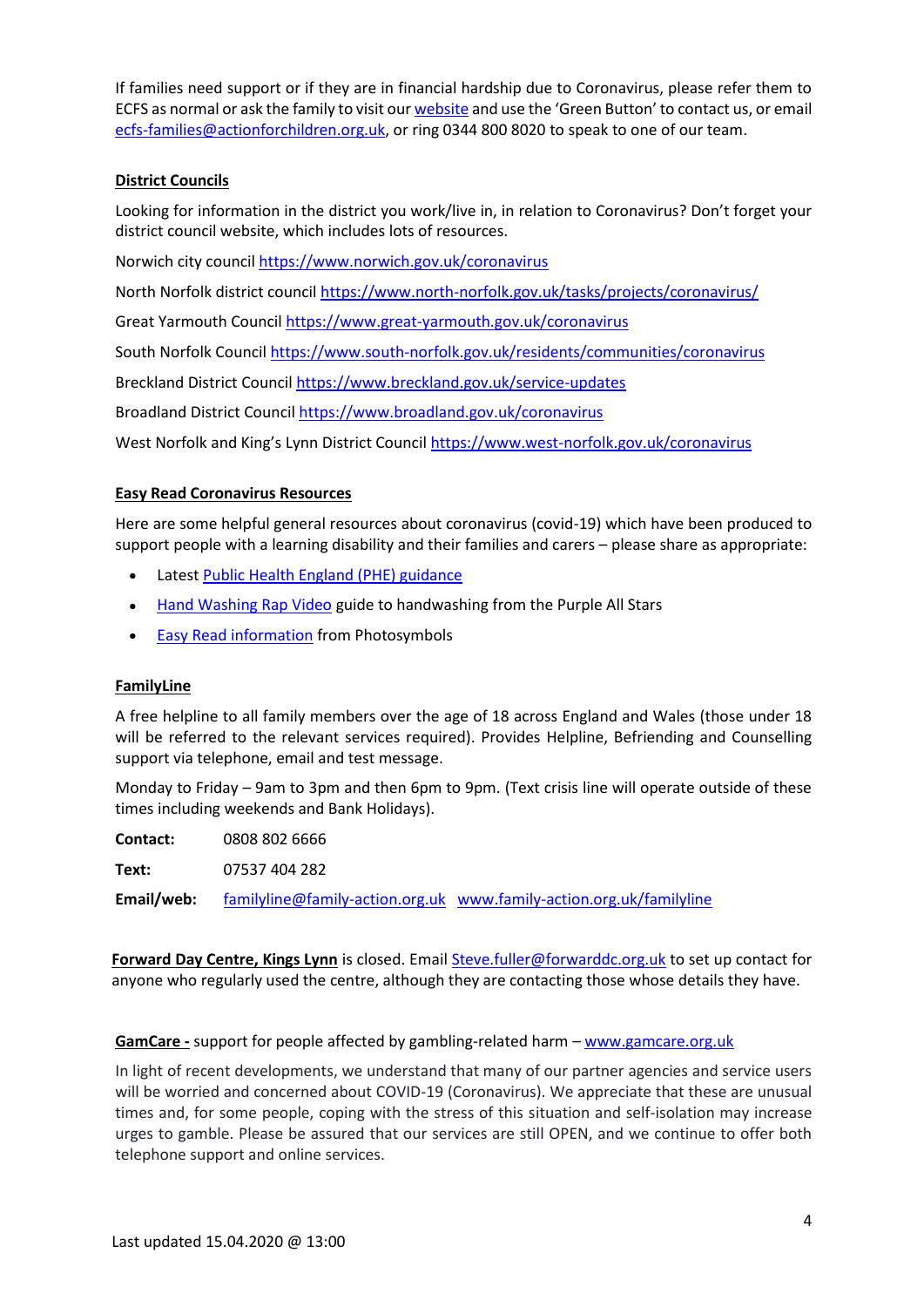**The National Gambling Helpline is open 24 hours every day on Freephone 0808 80 20 133**, and all new assessments for clients across our network will be held over the phone. Our face-to-face Outreach Work is currently suspended, but we can offer free, live, online 1 to 1.5-hour awarenessraising sessions via Zoom, so individual staff can log on from wherever they are, using a laptop, tablet or mobile phone. For more information, contact Polly Johnson on 07397 224948 or [polly.johnson@gamcare.org.uk](mailto:polly.johnson@gamcare.org.uk) 

### **Hanseatic Union**

Esol sessions continuing on Skype. Contact Hanseatic Union on Skype or fb message Hansos Unija for more info. Kids club cancelled but Skype sessions available in holidays - email [julie.hanseatic@gmail.com.](mailto:julie.hanseatic@gmail.com)

## **LILY**

Lily Directory - COVID-19 - <http://asklily.org.uk/kb5/westnorfolk/cd/service.page?id=iFG4fxGv944> West Norfolk CG - Swaffham seeking community groups to go on list.

The Lily online directory is to help people (public and professionals) easily find a wide range of information, ideas and resources. Our 'normal' directory contains over 3,000 listings about events, activities and local services. It was unrealistic to change all of these to reflect the current situation so as a result, most of these are inaccurate. To compensate we have created a number of new pages these can now be found by clicking on the new banner on the home page. These include: Service updates - Staying active - Food, nutrition and diet - Activities to do at home - Children and family activities - Useful websites and apps – Volunteering – Finances - How to (useful links) - Local delivery services – Scams - Staying safe.

If you have any other information to add to the website please email [asklily@west-Norfolk.gov.uk.](mailto:asklily@west-Norfolk.gov.uk) There is so much emerging, it is a challenge to keep on top of it.

# **MAP Advice Line**

### **For young people aged 11-25 throughout Norfolk**

MAP is here for young people. We're providing a free phone advice line and email advice service for young people across Norfolk.

### **0800 0744454**

### **[advice@map.uk.net](mailto:advice@map.uk.net)**

# **Open 10.30 am – 5.30 pm Monday to Friday (except bank holidays)**

If you live in Norfolk, are aged 11-25, please call or email us if you: Need food

Are worried about money and debt

Need advice about housing or benefits

**Don't know where to get help for other problems or worries** 

Our team of expert advisers will be there to help. It's free and confidential. We will listen to what you have to say. We will not judge you. To find out about all the things we provide advice and support on go to [www.map.uk.net.](http://www.map.uk.net/)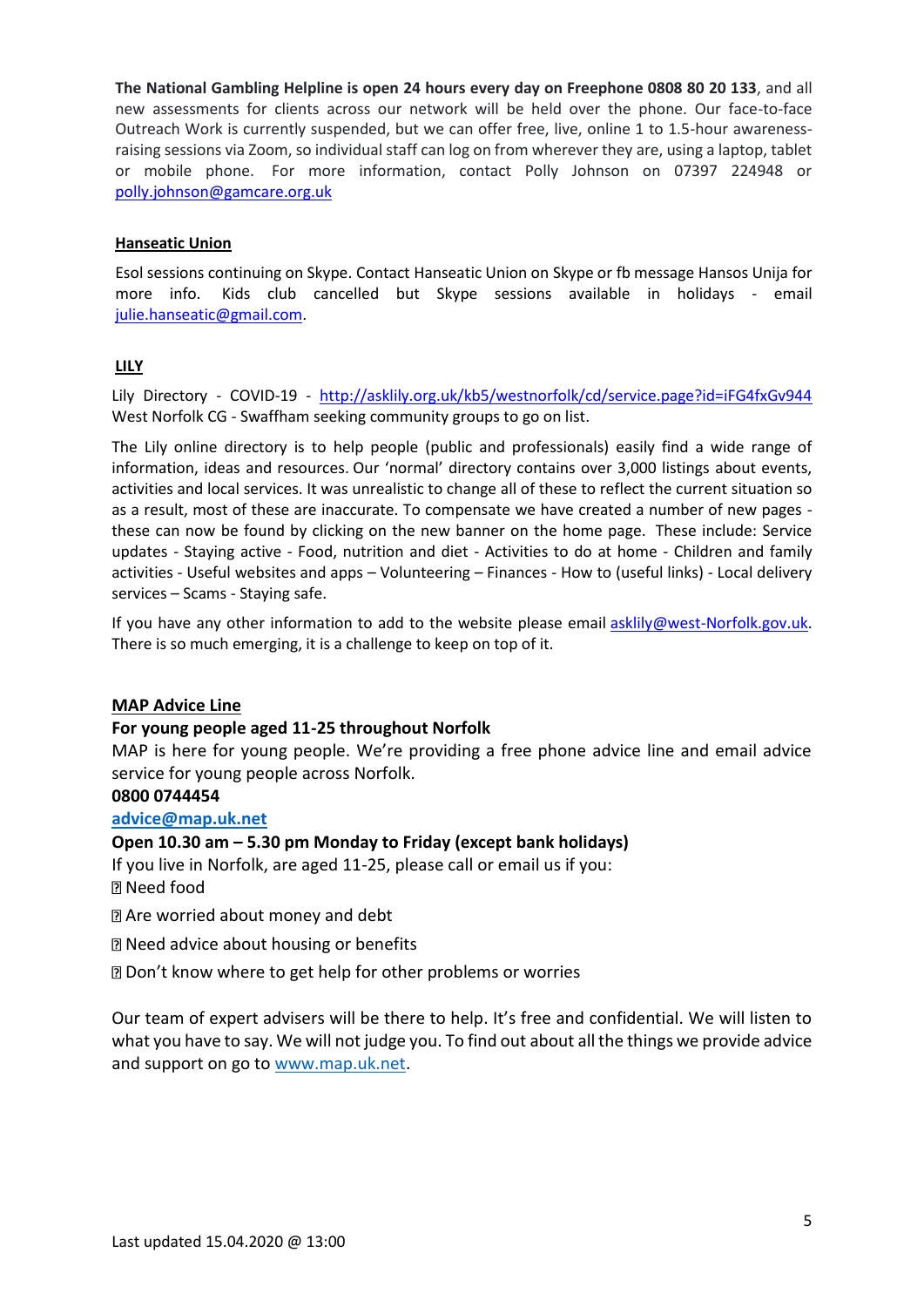### **Matthew Project**

Matthew Project continues to support members and service users, but in different ways. Our offices and the Next Steps Centre are temporarily closed. We are making contact by phone, through the internet, using the post, and carrying out essential home visits. Contact us on 01603 626123.

**Unity.** Unity continues to support young people and their families across Norfolk. Appointments will be offered via telephone and all clients will be contacted on a regular basis by their worker. Our helpline is open office hours Monday to Friday on 0800 970 4866 for professionals, young people and their families. **Referrals: [unity@matthewproject.org](mailto:unity@matthewproject.org)**

**Next Steps.** The Next Steps Centre has closed temporarily. We have triaged members by risk and they are contacted by a member of The Next Steps team regularly by telephone. Members also connected with via closed social media groups. **Referrals:** 01603 981686 / 07741 297712 / email nextsteps@matthewproject.org /contact us section on our website.

**Youth and families services.** Our work continues in supporting 13–18 year-olds with their mental health and wellbeing in West Norfolk. **Referrals: [susan.campbell@matthewproject.org](mailto:susan.campbell@matthewproject.org)**

We continue to support 16 to 24 year olds, to help with **smoking cessation** by phone or on-line. **Contact [gina.summerskill@matthewproject.org](mailto:gina.summerskill@matthewproject.org)**

Our preventative education in substance misuse is not live yet but we are working towards an online offer.

For updates re our **social prescribing service** visit our partners, Community Action Norfolk, at **[www.communityactionnorfolk.org.uk](http://www.communityactionnorfolk.org.uk/)**

**Outside the Wire.** Outside the Wire are continuing to support our clients, albeit through telephone calls only. **Referrals: [outsidethewire@matthewproject.org](mailto:outsidethewire@matthewproject.org)**

**On Track.** On Track continues to support 16-24-year-olds in Norfolk into education, employment and training, by phone and online training and positive activities. **Referrals:** 07770 610215 contact@ontracknorfolk.org or visit www.ontracknorfolk.org

### **Mpower**

I am currently working remotely from home on a flexi basis due to my children being at home. I am happy to take on new service users that are experiencing anxieties surrounding covid-19 especially if this is affecting their child. Contact Jasmine Watts Practitioner 07890 587046 Ormiston Families.

### **Musical Keys**

Following updated official advice, we have now suspended all of our public sessions. For the time being some sessions are still being run for clients, but the host institutions are keeping their positions under constant review. If you attend - or are responsible for someone who attends - one of those sessions, please contact the setting if you have any concerns. You can also see our latest information on our [website](https://www.musicalkeys.co.uk/covid-19) here.

If you are concerned, or have an urgent enquiry, please contact me on 07449 706215.

Ed Maxfield, Chief Executive, Musical Keys Specialists in disability and creativity, Martineau Memorial Hall, 21 Colegate, Norwich NR3 1BN. Tel 01603 766690.

### **National Autistic Society West Norfolk Branch**

NAS west Norfolk branch have a very active public Facebook page we are posting lots of information on If that also helps

And anyone can email in [naswestnorfolkbranch@nas.org.uk](mailto:naswestnorfolkbranch@nas.org.uk) for more information if they need support during this time .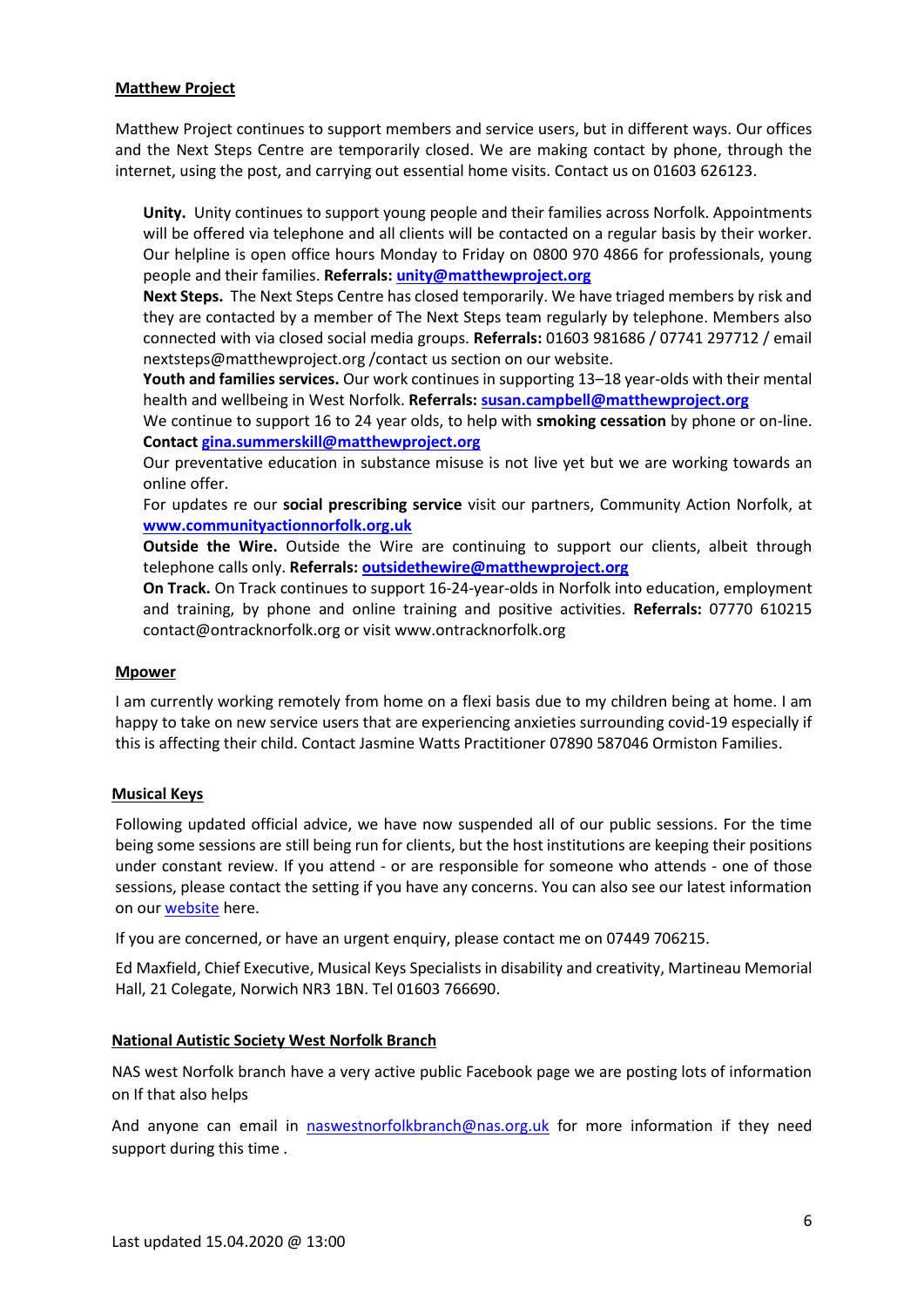#### **Nelson's Journey**

This bereavement service for children and young people has had to **temporarily** lay off the majority of its staff with immediate effect, but does online resources for someone in need of such support at [www.nelsonsjourney.org.uk](http://www.nelsonsjourney.org.uk/) or via their social media channels. They will keep this updated with information the young people may find useful. They also recommend that children and young people (aged over 13 years or younger with parental supervision) download their smartphone app called Smiles & Tears. This offers interactive activities to help them remember the person who died.

#### **Norfolk Citizens Advice**

Broad range of advice including benefit checks and applying for Universal Credit. 03444 111444. For Universal Credit 'Help to Claim' contact 0800 1448444. [www.ncab.org.uk](http://www.ncab.org.uk/) and click 'email advice'. Webchat available via website. @NorfolkCAB (facebook) @CAB\_Norfolk (twitter) Diss and Thetford: [dissadviser@cadat.org.uk](mailto:dissadviser@cadat.org.uk) [advice.thetford@cadat.org.uk](mailto:advice.thetford@cadat.org.uk) @DissThetfordCA

#### **Norfolk Community Law Service**

Offers free, confidential and independent legal advice to people in Norfolk who might not otherwise be able to access legal assistance.

Areas include: employment law, family law, general law, discrimination, domestic abuse, debt, immigration and welfare benefits (appeals and tribunals only). Does not advise on criminal law (unless relating to Domestic Abuse).

01603 496623 or 07900 153753. Mobile also uses WhatsApp.

[info@ncls.co.uk](mailto:info@ncls.co.uk) @NCLawService (twitter) @NorfolkCLS (Facebook)

### **Norfolk Coronavirus Support Group has been set up by Community Action Norfolk:**

This group has been created for those living in Norfolk to support those in isolation and need help or support. We must all work together to pull through this. I need some admins to help me moderate the group, please reach out. Thanks'

[https://www.facebook.com/groups/221461955714083/?ref=pages\\_groups\\_card&source\\_id=31809](https://www.facebook.com/groups/221461955714083/?ref=pages_groups_card&source_id=318098768401280) [8768401280](https://www.facebook.com/groups/221461955714083/?ref=pages_groups_card&source_id=318098768401280) 

#### **Norfolk Music Hub**

Updated regularly. Get in touch if you would like any assistance with creating any music resources. <https://www.norfolkmusichub.org.uk/site/about-the-hub/resources-for-schools/learning-resources/>

### **Norfolk Portage**

Updated daily with activities, sensory ideas, stories and songs for children with SEND 0-5 years. <https://www.facebook.com/Norfolk-Portage-Service-1009022632441587/>

#### **North Lynn Methodist Church**

Last week, we were very busy, making sure the large number of elderly folk in our churches were ok. We have a team of about 10 people who are ready and willing to do shopping for others so any agencies needing help for specific families in the North Lynn or Kings Lynn areas, please contact me on 01553 379142. I will deal with the money side of things (obviously cash only, and I will wear my dog collar so people know its genuine) but then I will share out the shopping itself.

Becca Phillips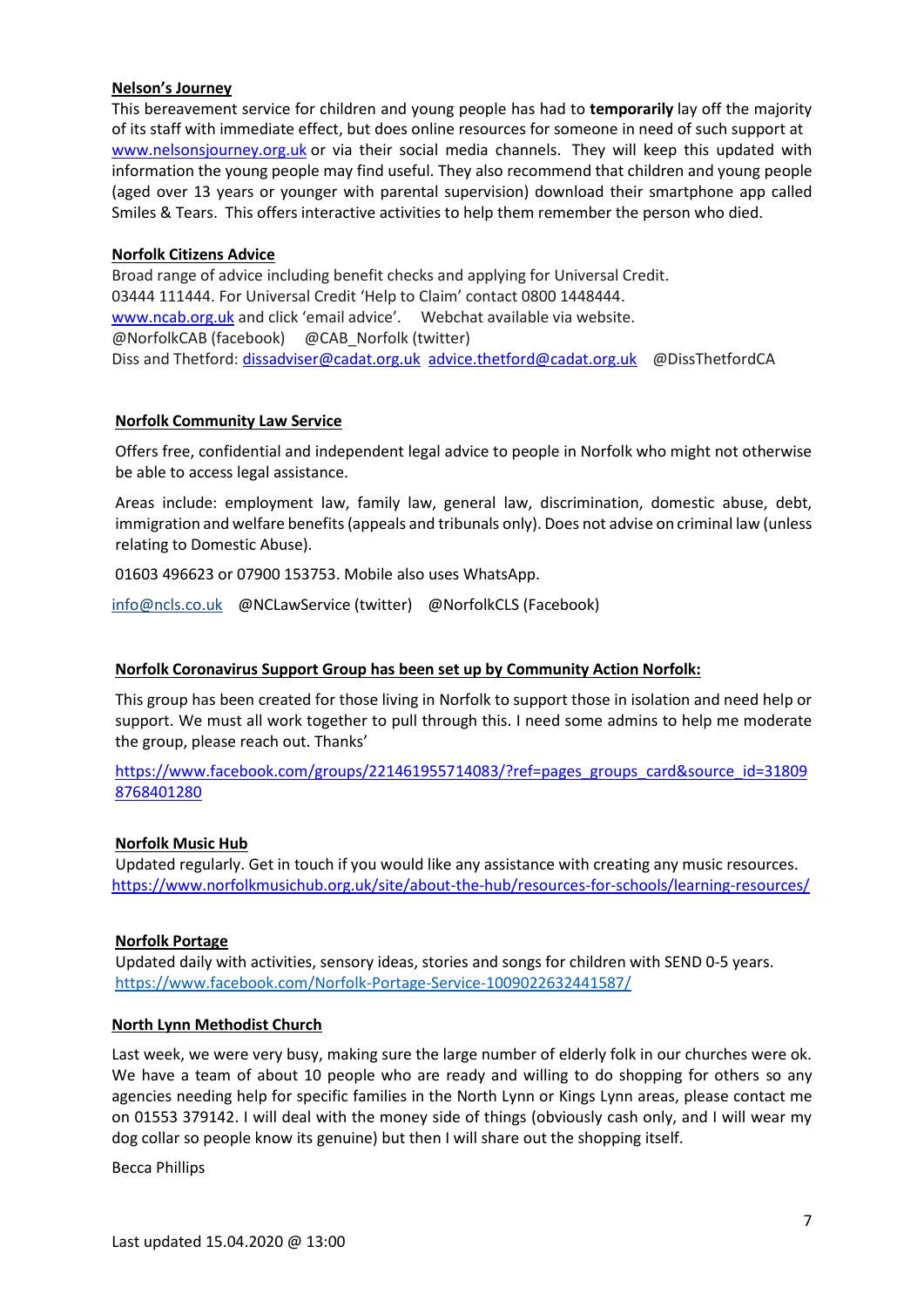## **Police - Operational Partnership Team West Norfolk**

Please can you keep us informed of any community tensions or arising issues that are likely to affect the wider community that you are experiencing or noticing as a result of the Corona Pandemic, or any info from within your organisations that you feel we may find useful. This will help us to react swiftly before any issues have bigger consequences.

There will be a daily email to keep us up-to date with Policing issues, please reply to the OPT mailbox: [kingslynnopt@norfolk.pnn.police.uk](mailto:kingslynnopt@norfolk.pnn.police.uk) 

There is no need to respond if you don't have anything to report.

We will of course share any relevant info we have with your organisations too. Your assistance with this is appreciated. If an organisation has been left off the list, please forward the email on and let us know so we can add them to the distribution list.

## **Princes Trust**

As the government has made the decision to close Schools and local services, except for those considered 'key workers', we wanted to say The Prince's Trust is opening its educational resources for all youth services that provide educational support to YP across Norfolk and Suffolk. The Prince's Trust offers a fully accredited Personal Development and Employability programme to 11-19-year olds, at levels Entry 3 to level 2.

We know the next few weeks or months may bring challenges within Schools to help engage YP with flexible education alternatives, so please feel free to access our resources for free.

**If your School, or youth service, has students looking to engage in our provision, we would just require a profile form to be completed and returned to us digitally.** Please contac[t achieve@princes](mailto:achieve@princes-trust.org.uk)[trust.org.uk](mailto:achieve@princes-trust.org.uk) No School or learner is expected to complete the formal qualification; however this could be an option retrospectively if you were interested. If you are remaining open and looking for educational resources for your students, please feel free to contact me directly [peter.hennessey@princes-trust.org.uk](mailto:peter.hennessey@princes-trust.org.uk) and we will aim to provide you with access within 1 working day.

We have created some easy-to-follow WORD documents which can be emailed to learners for completing whilst at home or in school. This work can be completed online or printed off and completed by hand. Once completed, it can be emailed back to the teacher or The Prince's Trust for review. We have so far adapted 4 modules into this format:

- Interpersonal Skills
- Managing Money
- Personal Project
- Planning for Personal Development

NOTE: If a student completes any 2 of these units, they could be submitted for an accredited Level 1 Award from The Prince's Trust.

We will continue to convert more modules, but these seemed most appropriate whilst in isolation. We would encourage teachers and learners to use the internet and books to complete the work in. Let me know if you would like to start sending these to your learners and I will forward the modules to you.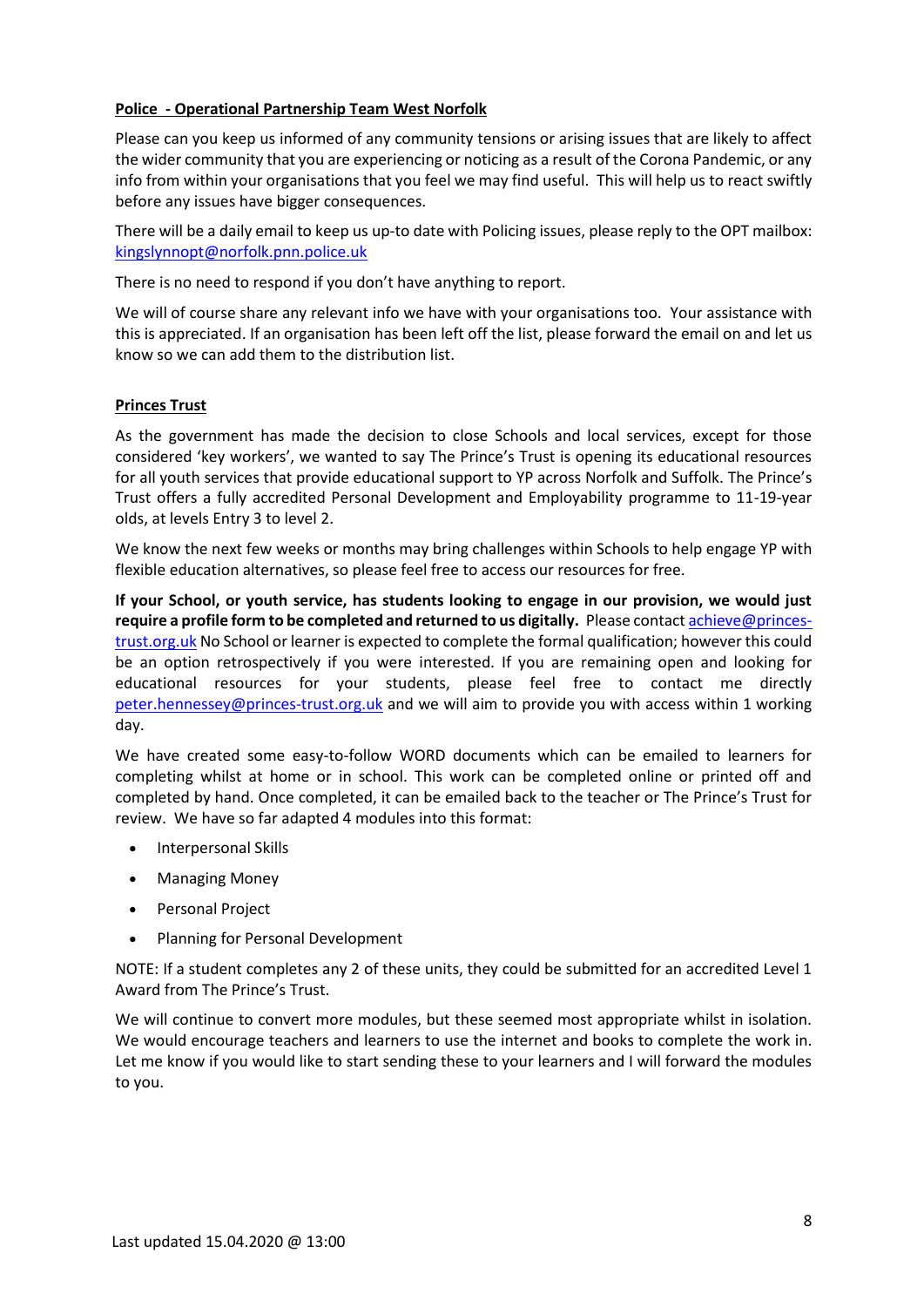## **Prospects**

I am still providing the usual support service for Prospects, but this is being provided via telephone support only. I am still accepting referrals from any agencies.

[Gary.Murray@prospects.co.uk](mailto:Gary.Murray@prospects.co.uk) M: 07702 877341

Youth Support Worker – King's Lynn and West Norfolk

**See Something – Hear Something – Say Something** Campaign run by NSCP and NCC. These are difficult times and families are under huge amounts of pressure – we are here to help. If you hear something or see something that makes you feel worried about a child living nearby, please **let us know on 0344 800 8020**, or dial 999 in an emergency. Help us to keep Norfolk's Children safe. You can help spread the message by using @NorfolkLSCP on Twitter.

### **SSAFA Norfolk**

SSAFA Norfolk Office: Until further notice, the office will not be manned on a regular basis. The answerphone message will ask callers to email or leave a short message. We have also included contact details for Veterans Gateway and Forcesline. The answerphone and email will be monitored regularly, and the post checked at least weekly.

#### **St Faith's Church Gaywood**

St Faith's Church are working with local supermarkets to create "Essentials Bundles" to support the people of Gaywood;- to deliver to people who are struggling because they can't get to the shops and who do not have the support they need for whatever reason.

We are always on the lookout for any donations of food or hygiene items and if there is anyone out there who would like to join in with the deliveries, we would love to hear from them. Reverend Canon Julie Boyd, Rector for St Faith's Church, Gaywood, King's Lynn, PE30 4DZ. [boydjuliem@aol.com](mailto:boydjuliem@aol.com) (01553) 770952

### **Swan Youth Project Downham Market**

We are still here for all young people aged 8-18 in our area. We can currently offer: 1:1 Sessions online or by phone (subject to need and demand); 'Check-in' calls to young people; Instagram live sport sessions; WhatsApp small groups for peer support; Princes Trust Achieve Programme – online. Please check out our social media for regular updates for days and times available:

Facebook: theswanproject1 Instagram: dmswanyouthproject Twitter: DMSwanYouth

### **Thurlow House**

CFYP at Thurlow House have suspended face to face contact with services user until further notice. Obviously will give updates as and when things change. We will still be running a duty service to give telephone support for critical cases on the Thurlow House number.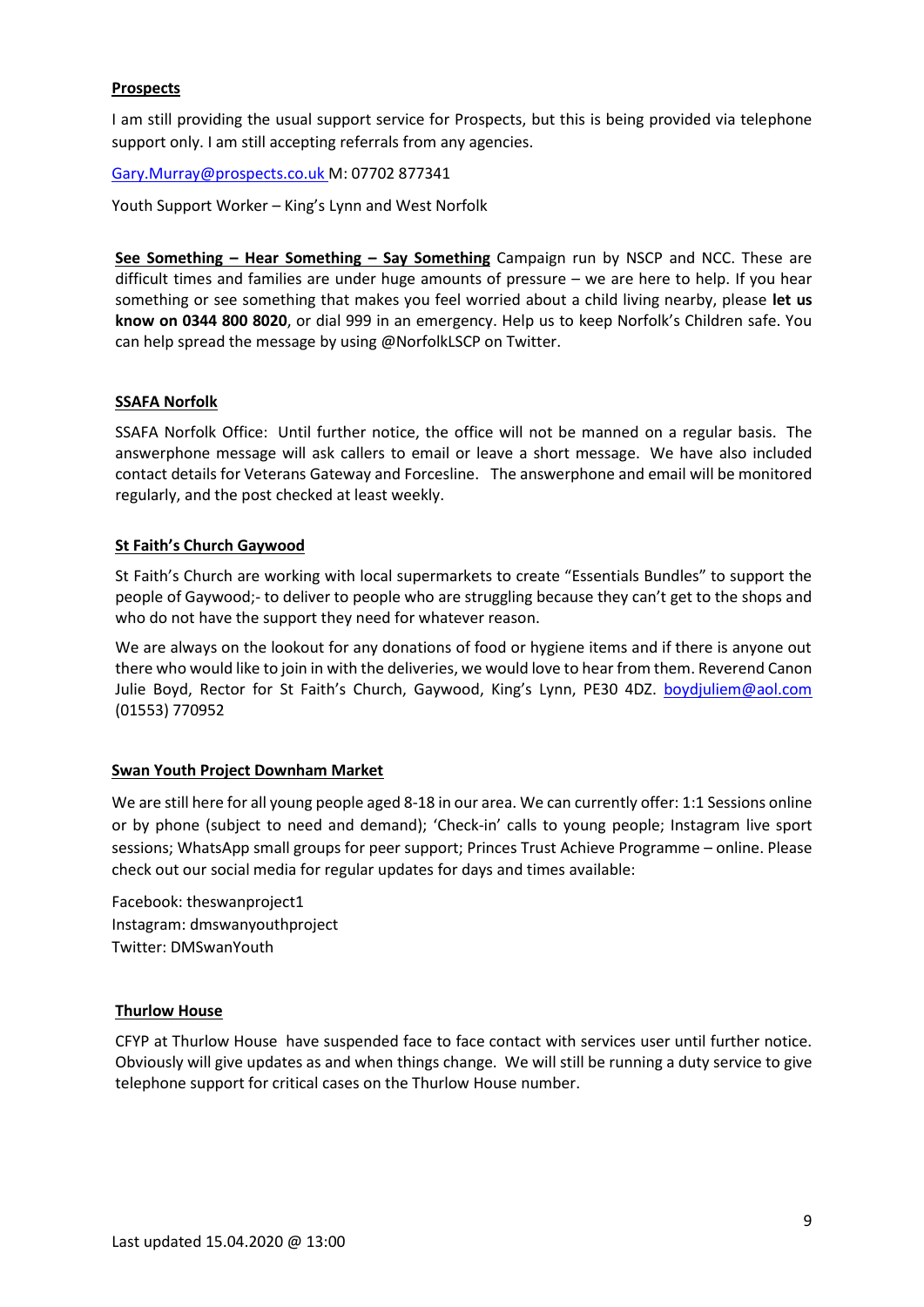## **Trading Standards**

Trading Standards will continue to issue alerts through our email service/social media channels of any scams or information we receive so this can be shared within communities. To see our recent alerts and subscribe to our emails visit **[www.norfolk.gov.uk/scams](http://www.norfolk.gov.uk/scams)** To find us on Facebook visit **[www.facebook.com/norfolktradingstandards](http://www.facebook.com/norfolktradingstandards)** To like us on Twitter visit **[twitter.com/NorfolkCCTS](http://twitter.com/NorfolkCCTS)** You can report scams you receive to us, via our partners, the Citizens Advice consumer helpline on freephone **0808 223 1133** or through their **[online reporting form](https://ssl.datamotion.com/form.aspx?co=3438&frm=general&to=flare.fromforms)**

We are also recommending that everyone completes the quick and simple **Friends Against Scams** online training to better understand and spot scams. You can find out more and access the training at [www.norfolk.gov.uk/friendsagainstscams](http://www.norfolk.gov.uk/friendsagainstscams) and become more scam aware.

#### **Volunteer to support Covid-19 Response**

**Voluntary Norfolk, Momentum and Community Action Norfolk are working with Norfolk County Council and local health providers to recruit volunteers for a county wide effort to respond to the Coronavirus (Covid-19) crisis.** 

We are particularly keen to hear from people who have the skills to volunteer in health and social care roles, which have been identified as priority areas and those people who have current DBS checks.

After you submit your details, you will receive a call back in due course from a member of our Covid-19 Volunteering Response Team to discuss what you can offer, what volunteers are needed in your local area and the next steps. Please be aware that this may take a bit of time as we coordinate our efforts with our partners. As you can imagine there has been an amazing response from the public offering their time and commitment, with over 1200 people registering to volunteer in the past week, so we will be working our way through everyone's registration as quickly as we can, but it might take us a few days to get back to you.

Please also note that volunteers must be over 18 and children should not accompany adults who are undertaking volunteering activities.

### [Register Now](https://app.betterimpact.com/Application?OrganizationGuid=1d6c5325-6c06-4625-a484-0c983e64619e&ApplicationFormNumber=1)

Safeguarding adult's advice for Coronavirus volunteers: [Click here for NSAB's COVID](https://www.norfolksafeguardingadultsboard.info/professionals/coronavirus-covid-19/)-19 page

### **West Norfolk Carers**

West Norfolk Carers are still here for telephone support, we are running Zoom online meetings for our young carers and young adult carers and support on our Facebook groups, we are still taking referrals for all unpaid carers and families and we will support them by telephone, we can signpost to volunteers who can help with shopping, prescriptions etc.

[www.westnorfolkcarers.org.uk](http://www.westnorfolkcarers.org.uk/)

Telephone 01553 768155

**[info@westnorfolkcarers.org.uk](mailto:info@westnorfolkcarers.org.uk)**

### **West Norfolk Childminders**

One of our West Norfolk Childminders, Zowie Bishop Saunders, has been in touch. She has just done her first "Facebook live" with 4 of her families. The new "Community Spirit Stay and Play" group, which Zowie also runs, has recently been awarded Early Childhood Community Funding. She has also set up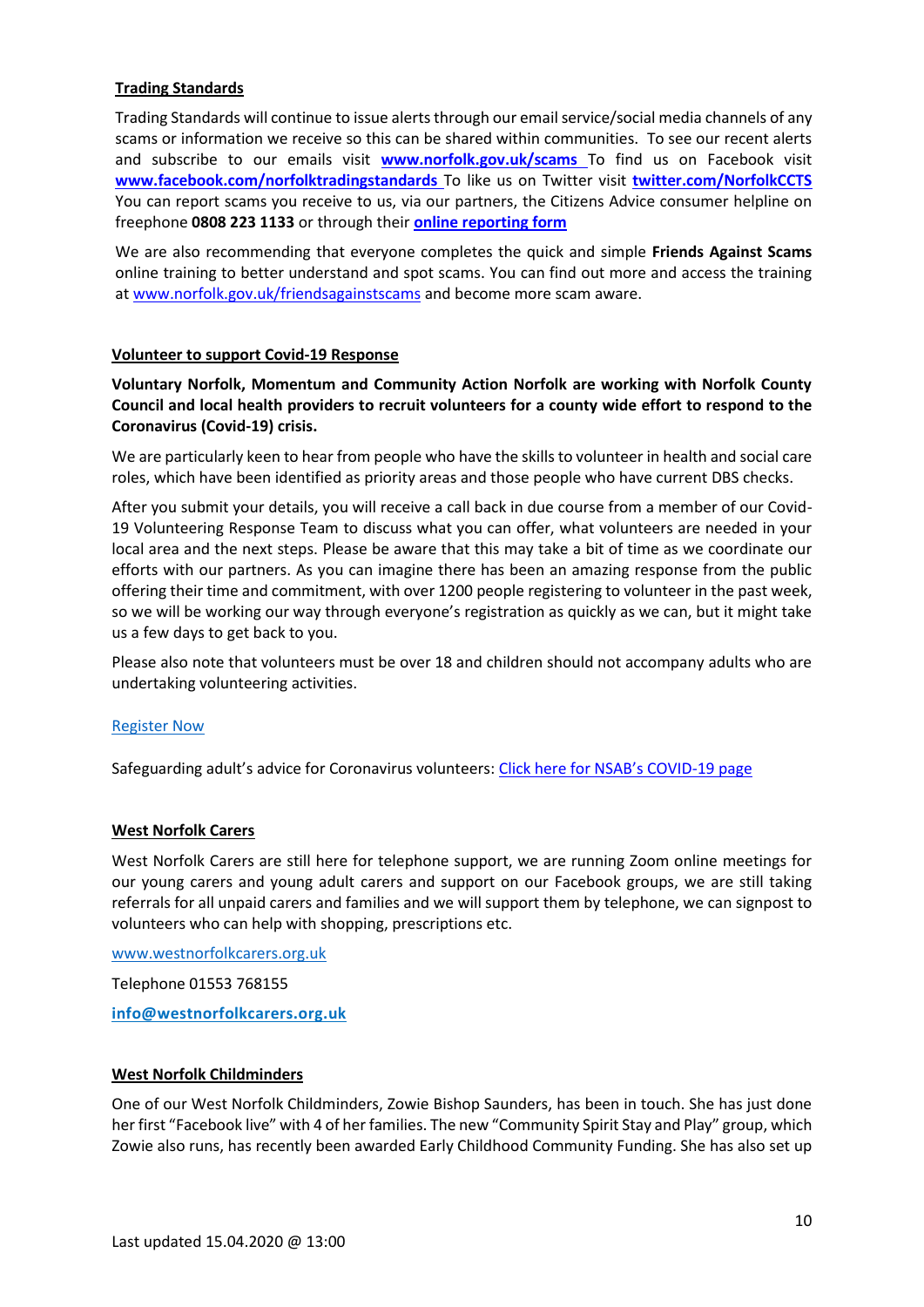a YouTube channel with lots of ideas and activities for all families including those attending the Parent and Toddler group. Check out her Community Spirit session at <https://www.youtube.com/channel/UCpJcHklCxWsmyAwNAT9MKXw>

Woodlands Community Spirit - YouTube Day-care, and stay and play learning through play with the Reggio Emilia philosophy [www.youtube.com](http://www.youtube.com/)

## **West Norfolk Help Hub**

West Norfolk Help Hub Multi-Agency Conference Call Meetings are **cancelled until further notice.**

**The Help Hub will remain open to receiving referrals,** but these will be dealt with on a priority basis and I will coordinate the appropriate support for the case independently, between myself and the referrer.

As a BCKLWN employee I am continuing my role as a coordinator by supporting the running of our 'Community Hub' which involves organising assistance to those in isolation that require food, medicine and other necessities.

The service is now fully operational so **if you know someone in isolation who needs help, please contact Norfolk County Council on 0344 800 8020 (option 5)** 

Further information on what we are doing can be found o[n https://www.norfolk.gov.uk/care-support](https://www.norfolk.gov.uk/care-support-and-health/health-and-wellbeing/adults-health/coronavirus/community-support-for-people-at-home/help-with-home-food-and-finances/help-if-you-are-self-isolating)[and-health/health-and-wellbeing/adults-health/coronavirus/community-support-for-people-at](https://www.norfolk.gov.uk/care-support-and-health/health-and-wellbeing/adults-health/coronavirus/community-support-for-people-at-home/help-with-home-food-and-finances/help-if-you-are-self-isolating)[home/help-with-home-food-and-finances/help-if-you-are-self-isolating](https://www.norfolk.gov.uk/care-support-and-health/health-and-wellbeing/adults-health/coronavirus/community-support-for-people-at-home/help-with-home-food-and-finances/help-if-you-are-self-isolating)

Amy Attlesey, West Norfolk Help Hub Coordinator

# **Wonder+ Project**

St Giles Trust remain open and are still accepting referrals into the Wonder+ project for those that meet the eligibility criteria (Women offenders and those at risk of offending in Norfolk). We are now being advised to work from home where possible and avoid social contact, therefore, NO face to face client interventions will be taking place, but we will be offering phone support/video calls to clients who have the technology to accept these types of calls.

Email [Wonderplus@sgt.cjsm.net](mailto:Wonderplus@sgt.cjsm.net) - Phone 01603 3228881 - Monday to Friday 10:00am- 4:30pm.

### **[Young Norfolk Writing Competition](https://nationalcentreforwriting.org.uk/ynwc/)**

Love writing? Aged 11-18? We're looking for the freshest, boldest words in Norfolk. Send us **stories, lyrics, narrative for games, graphic stories, poems, spoken word, scripts, podcasts, plays, articles, journalism or essays!** You can enter up to six pieces of writing, and audio entries are also welcome across all entries (except graphic novels).

Are you a teacher[? Tips for involving the YNWC in the classroom and your work with young people](http://nationalcentreforwriting.org.uk/wp-content/uploads/2020/01/Tips-for-involving-the-YNWC-in-the-classroomv2.pdf) Individual prizes - Mentoring opportunities - Chance to have your work performed and published The word limits are as follows:

- Stories, lyrics, narrative for games, poems, spoken word, scripts, podcasts, plays, articles, journalism, essays – one side of A4 or up to 40 lines
- Graphic stories up to four sides of A4
- Audio entries can be up to five minutes in length.

Entrants must be aged 11 to 18 and be living and/or studying in Norfolk, or your school or home address has an NR postcode. Once your writing is ready, you can submit your entry via the button